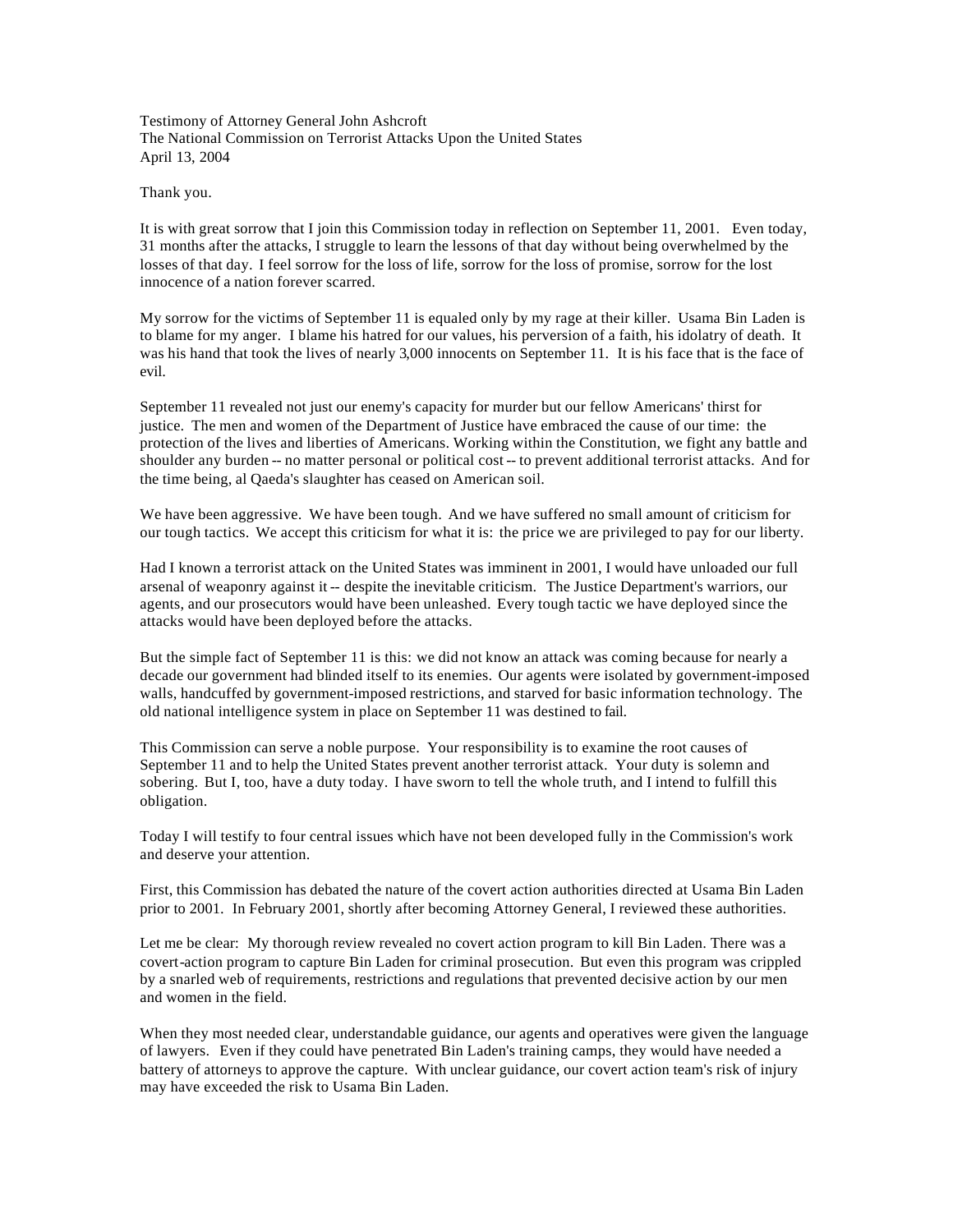On March 7, 2001, I met with National Security Advisor Condoleezza Rice. I recommended that the covert-action authorities be clarified and be expanded to allow for decisive, lethal action; we should end the failed "capture" policy. We should find and kill Bin Laden. I recall that Dr. Rice agreed and gave Director Tenet responsibility for drafting, clarifying, and expanding the new authorities.

My second point today goes to the heart of this Commission's duty to uncover the fact: The single greatest structural cause for September 11 was the wall that segregated criminal investigators and intelligence agents. Government erected this wall. Government buttressed this wall. And before September 11, government was blinded by this wall.

In 1995, the Justice Department embraced flawed legal reasoning, imposing a series of restrictions on the FBI that went beyond what the law required. The 1995 Guidelines and the procedures developed around them imposed draconian barriers to communications between the law enforcement and intelligence communities. The wall "effectively excluded" prosecutors from intelligence investigations. The wall left intelligence agents afraid to talk with criminal prosecutors or agents. In 1995, the Justice Department designed a system destined to fail.

In the days before September 11, the wall specifically impeded the investigation into Zacarias Moussaoui, Khalid al-Midhar and Nawaf al-Hazmi. After the FBI arrested Moussaoui, agents became suspicious of his interest in commercial aircraft and sought approval for a criminal warrant to search his computer. The warrant was rejected because FBI officials feared breaching the wall.

When the CIA finally told the FBI that al-Midhar and al-Hazmi were in the country in late August, agents in New York searched for the suspects. But because of the wall, FBI Headquarters refused to allow criminal investigators who knew the most about the most recent al Qaeda attack to join the hunt for the suspected terrorists.

At that time, a frustrated FBI investigator wrote Headquarters, quote, "Whatever has happened to this - someday someone will die -- and wall or not -- the public will not understand why we were not more effective and throwing every resource we had at certain 'problems'. Let's hope the National Security Law Unit will stand behind their decision then, especially since the biggest threat to us, UBL, is getting the most protection."

FBI Headquarters responded, quote: "We are all frustrated with this issue ... These are the rules. NSLU does not make them up."

But somebody did make these rules. Someone built this wall.

The basic architecture for the wall in the 1995 Guidelines was contained in a classified memorandum entitled "Instructions on Separation of Certain Foreign Counterintelligence and Criminal Investigations." The memorandum ordered FBI Director Louis Freeh and others, quote: "We believe that it is prudent to establish a set of instructions that will more clearly separate the counterintelligence investigation from the more limited, but continued, criminal investigations. These procedures, which go beyond what is legally required, will prevent any risk of creating an unwarranted appearance that FISA is being used to avoid procedural safeguards which would apply in a criminal investigation."

This memorandum established a wall separating the criminal and intelligence investigations following the 1993 World Trade Center attack, the largest international terrorism attack on American soil prior to September 11. Although you understand the debilitating impact of the wall, I cannot imagine that the Commission knew about this memorandum, so I have declassified it for you and the public to review. Full disclosure compels me to inform you that its author is a member of this Commission.

By 2000, the Justice Department was so addicted to the wall, it actually opposed legislation to lower the wall. Finally, the USA PATRIOT ACT tore down this wall between our intelligence and law enforcement personnel in 2001. And when the PATRIOT ACT was challenged, the FISA Court of Review upheld the law, ruling that the 1995 guidelines were required by neither the Constitution nor the law.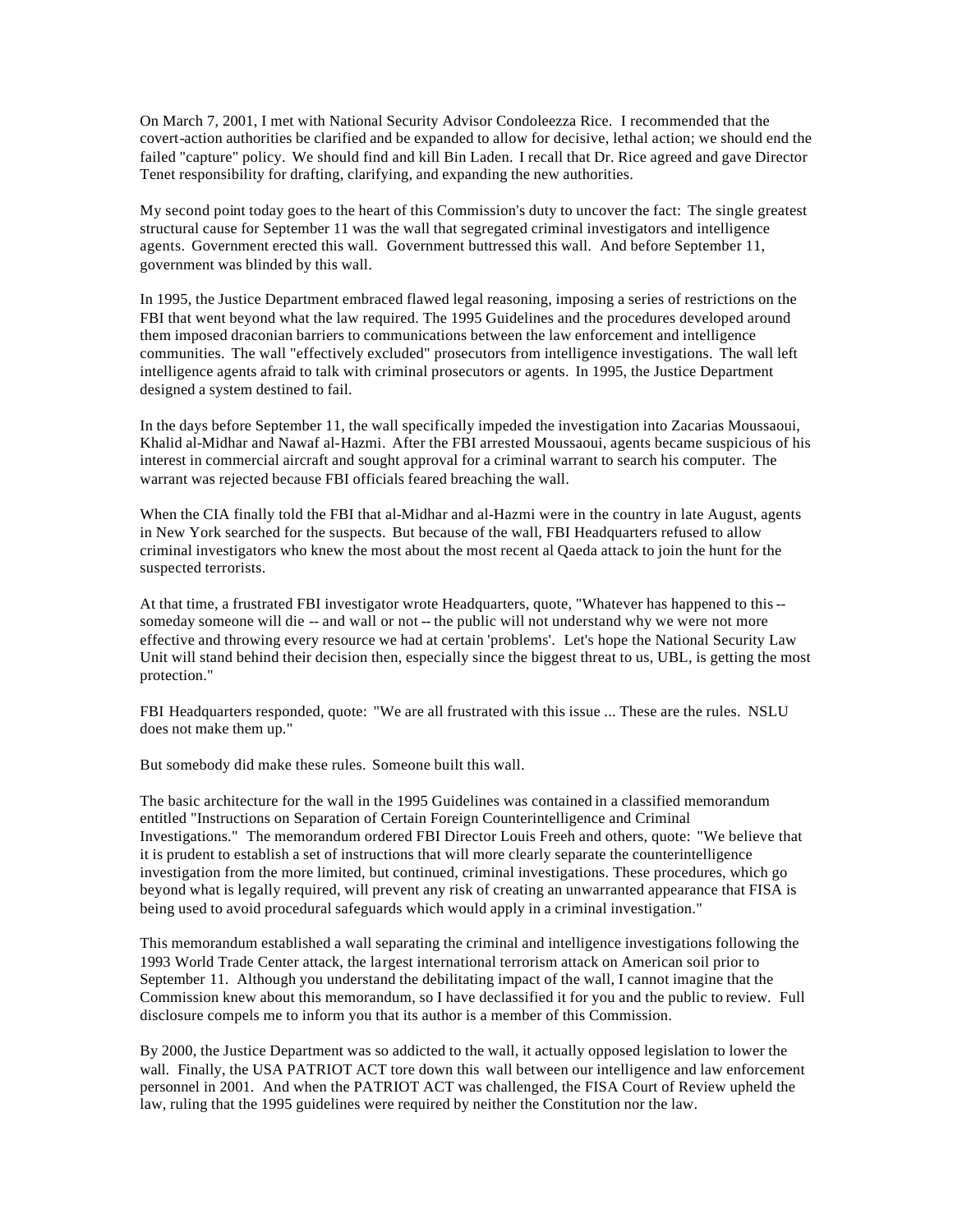The third issue I would like to raise with the Commission this afternoon is another limitation government placed on our ability to "connect the dots" of the terrorist threat prior to September 11: the lack of support for information technology at the FBI.

After I became Attorney General in February 2001, it soon became clear that the FBI's computer technology and information management was in terrible shape. The Bureau essentially had 42 separate information systems, none of which were connected. Agents lacked even the most basic Internet technology.

These problems did not just hamper interagency communication; they hindered information sharing with the Justice Department, the intelligence community, and state and local law enforcement. It is no wonder, given the state of its technology, that the Phoenix memo warning that terrorists may be training in commercial aviation was lost in the antique computers at Washington headquarters.

Yet for year after year, the FBI was denied the funds requested for its information technology. Over eight years, the Bureau was denied nearly \$800 million of its information technology funding requests. To put this \$800 million shortfall in perspective, the Trilogy program, which is now revolutionizing computer, data and information sharing at the Bureau, has cost \$580 million.

On September 11, 2001, the FBI's annual technology budget under the prior Administration was actually \$36.1 million less than the last Bush budget eight years before. The FBI's information infrastructure had been starved and by September 11 it collapsed from budgetary neglect.

When the Hannsen and McVeigh failures fully exposed that this neglect cost national security, I ordered four independent external reviews of the FBI's information infrastructure under coordination from the Deputy Attorney General. And my first two budgets, both proposed before 9/11, requested a 50 percent increase for FBI information technology.

Finally, the Commission should study carefully the National Security Council plan to disrupt the al Qaeda network in the U.S. that our government failed to implement fully seventeen months before September 11.

The NSC's Millennium After Action Review declares that the United States barely missed major terrorist attacks in 1999 -- with luck playing a major role. Among the many vulnerabilities in homeland defenses identified, the Justice Department's surveillance and FISA operations were specifically criticized for their glaring weaknesses. It is clear from the review that actions taken in the Millennium Period should not be the operating model for the U.S. government.

In March 2000, the review warns the prior Administration of a substantial al Qaeda network and affiliated foreign terrorist presence within the U.S., capable of supporting additional terrorist attacks here.

Furthermore, fully seventeen months before the September 11 attacks, the review recommends disrupting the al Qaeda network and terrorist presence here using immigration violations, minor criminal infractions, and tougher visa and border controls.

These are the same aggressive, often criticized law enforcement tactics we have unleashed for 31 months to stop another al Qaeda attack. These are the same tough tactics we deployed to catch Ali al- Marri, who was sent here by al Qaeda on September 10, 2001, to facilitate a second wave of terrorist attacks on Americans.

Despite the warnings and the clear vulnerabilities identified by the NSC in 2000, no new disruption strategy to attack the al Qaeda network within the United States was deployed. It was ignored in the Department's five-year counterterrorism strategy.

I did not see the highly-classified review before September 11. It was not among the 30 items upon which my predecessor briefed me during the transition. It was not advocated as a disruption strategy to me during the summer threat period by the NSC staff which wrote the review more than a year earlier.